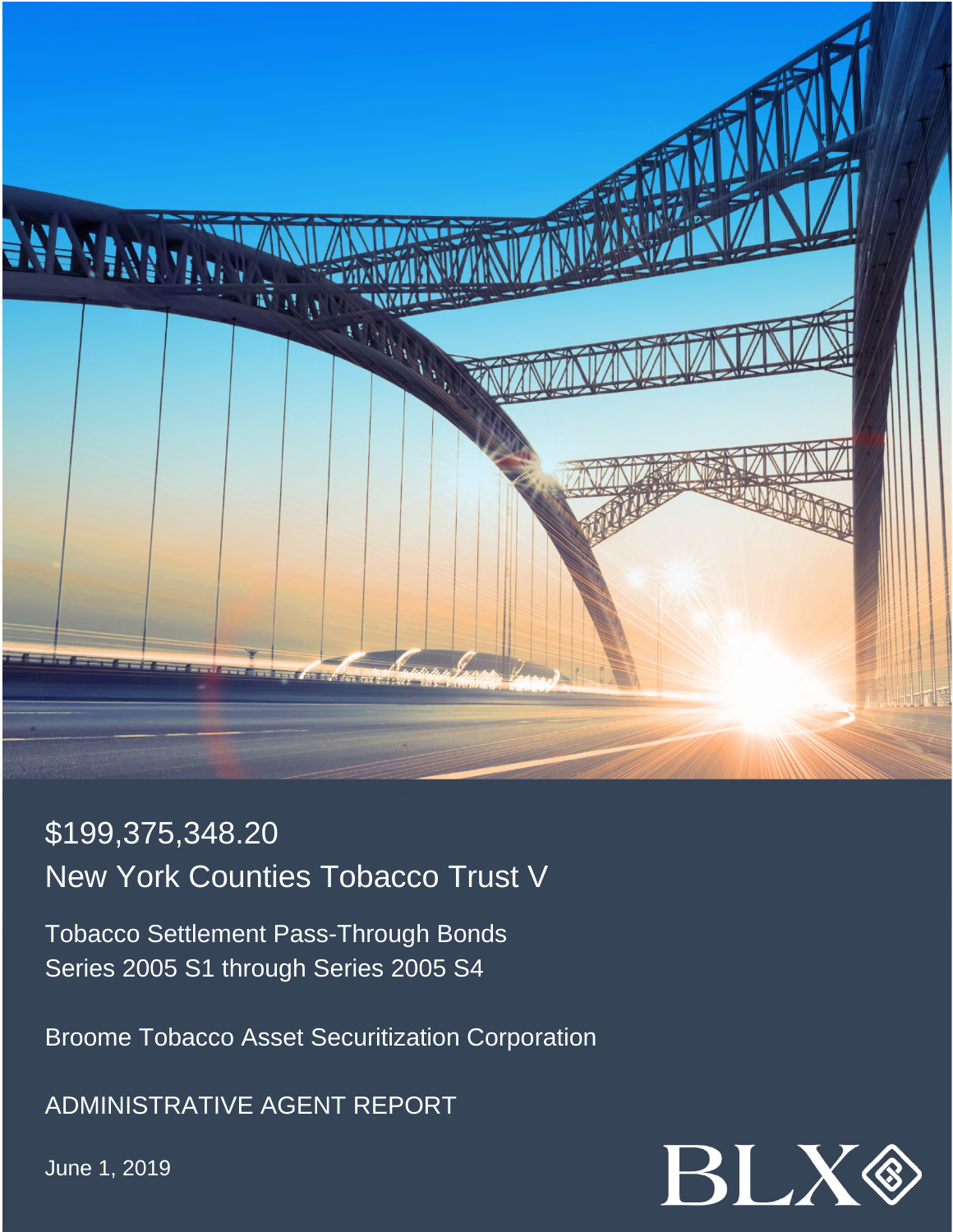*\$199,375,348.20 New York Counties Tobacco Trust V Tobacco Settlement Pass-Through Bonds Series 2005 S1 through Series 2005 S4 May 31, 2019 Page i* 

# **TABLE OF CONTENTS**

Transmittal Letter

- Schedule A Outstanding Bonds as of June 1, 2019
- Schedule B Principal and Interest Payments
- Schedule C Account Balances as of June 1, 2019

## Schedule D - TSR Payments and Pending Litigation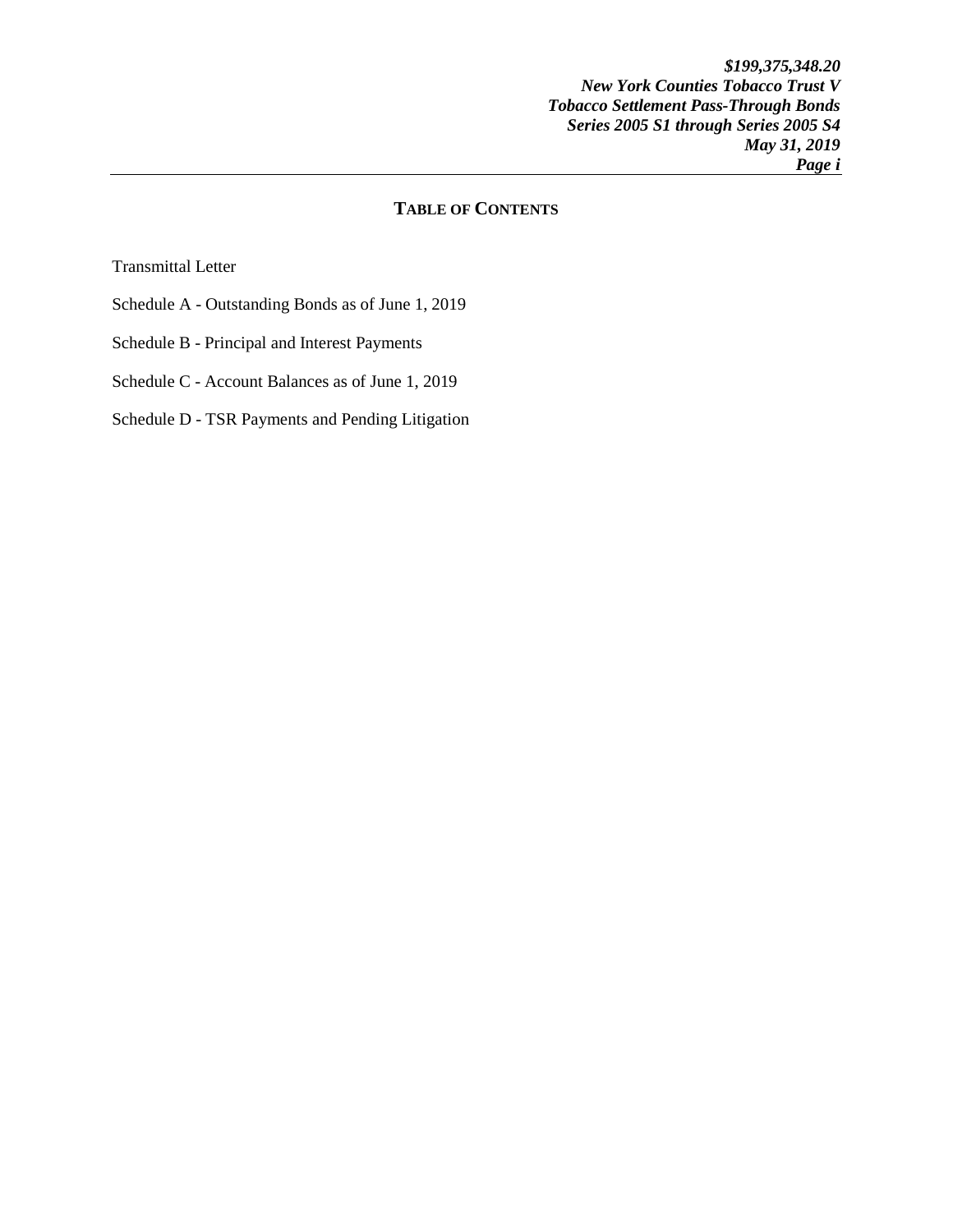

51 West 52nd St New York, NY 10019 Ph 212 506 5200 Fx 212 506 5151 blxgroup.com

May 31, 2019

Broome Tobacco Asset Securitization Corporation Edwin L. Crawford County Office Building Binghamton, NY 13902

> Re: \$199,375,348.20 New York Counties Tobacco Trust V Tobacco Settlement Pass-Through Bonds Series 2005 S1 through Series 2005 S4

Ladies and Gentlemen:

This report (the "Report") is being delivered to you pursuant to the Administrative Agent Agreement (the "AA Agreement") by and between the Broome Tobacco Asset Securitization Corporation (the "Corporation") and BLX Group LLC. The Report consists of certain calculations and statements made in accordance with Section 4.1(a)(iv) of the AA Agreement and Sections 7.08 and 6.05 of the Series 2005 Supplemental Bond Indenture dated November 1, 2005 (the "Supplemental Indenture") by and between the Corporation and Manufacturers and Traders Trust Company (the "Trustee"). Unless defined herein, all capitalized terms used herein shall have the meanings given such terms in the AA Agreement or Supplemental Indenture as applicable. Specifically, this Report is comprised of the following attachments:

- the Outstanding Bonds as of the next Distribution Date, i.e. June 1, 2019 (the "Next Distribution" Date") (see Schedule A hereof);
- the amount of principal to be paid to Bondholders of each Series on the Next Distribution Date, including the amounts of maturing principal, Mandatory Sinking Fund Installments, Turbo Redemption Payments and other redemptions (see Schedule B hereof);
- the amount of interest to be paid to Bondholders of each Series on the Next Distribution Date (see Schedule B hereof);
- the amount on deposit in each Account as of the Next Distribution Date, including the amount on deposit in the Lump Sum Redemption Account (see Schedule C hereof);
- the amounts, and to the extent available, the types of payments constituting TSRs that were received during the preceding 12-month period (see Schedule D hereof);
- whether, to the knowledge of the Corporation, any litigation is pending against the State, the County or the Corporation seeking to invalidate or overturn the MSA, the Local Law, the Agreement or the proceedings pursuant to which the Bonds are issued (see Schedule D hereof).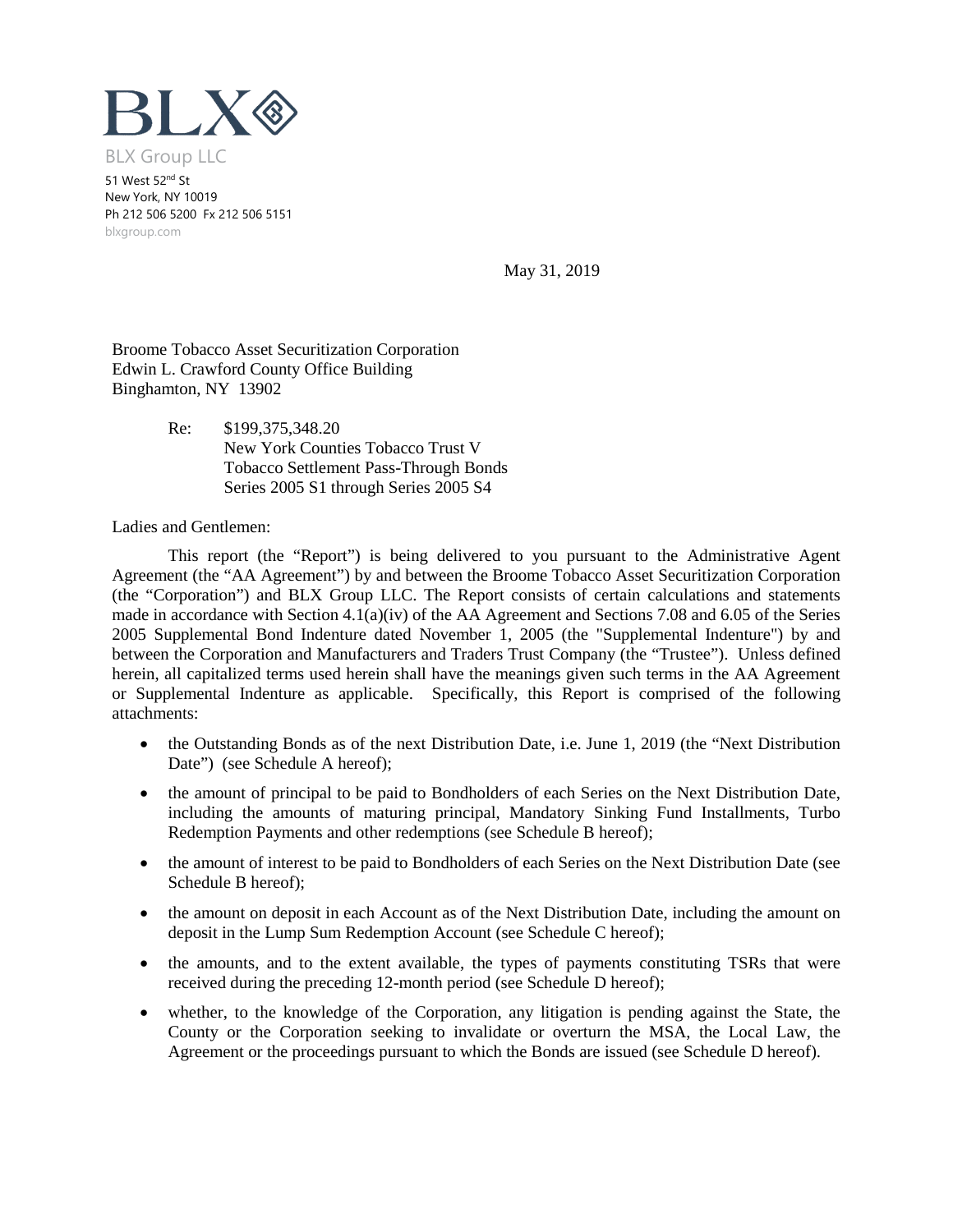

*Broome Tobacco Asset Securitization Corporation May 31, 2019 Page 2*

This Report is not to be used, circulated, quoted, referred to, or relied upon by any other person without our express written permission.

Very truly yours,

BLX Group LLC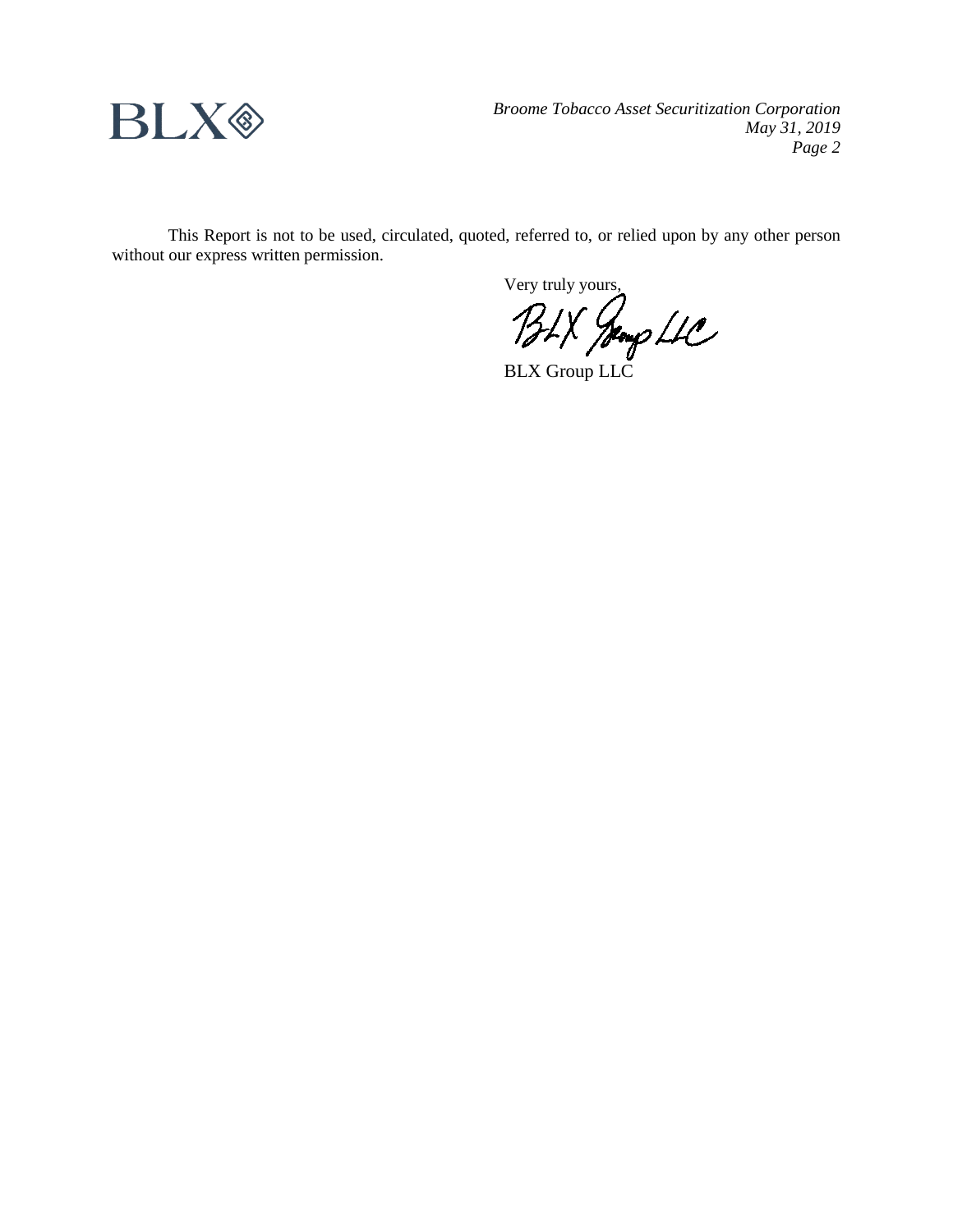**Broome Tobacco Asset Securitization Corporation**  *Schedule A - Outstanding Bonds as of June 1, 2019*

Per Section 7.08(a) of the Supplemental Indenture and Section 4.1(a)(iv)(A) of the AA Agreement, the amount of Bonds Outstanding on June 1, 2019 (after the Turbo Redemption described on Schedule B hereof):

Outstanding Current Interest Bonds:<br>Outstanding Capital Appreciation Bonds (accreted value): \$5,654,949.69 Outstanding Capital Appreciation Bonds (accreted value): Total Outstanding Bonds: \$5,654,949.69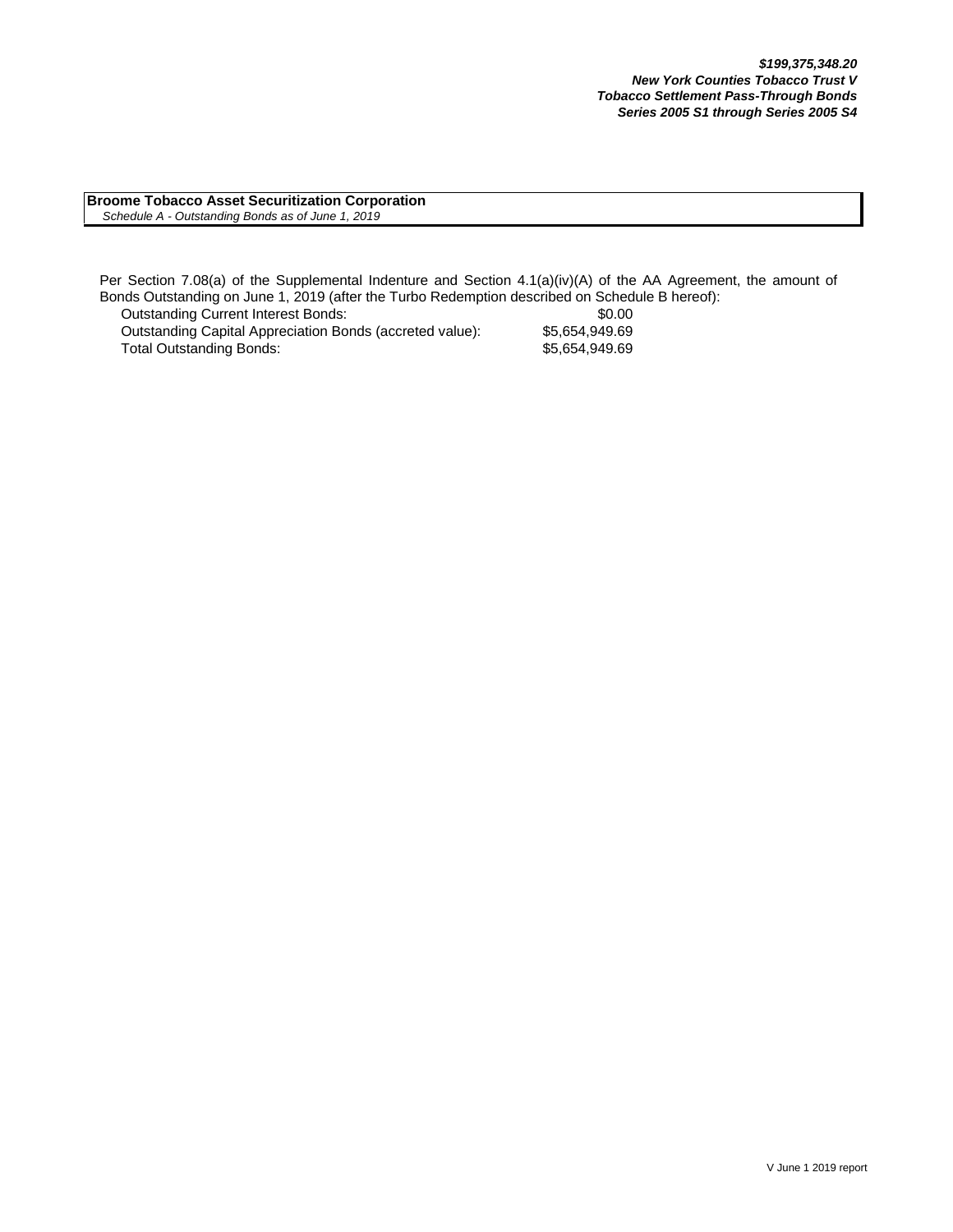#### **Broome Tobacco Asset Securitization Corporation** *Schedule B - Principal and Interest Payments*

Per Section 4.1(a)(iv)(C) of the AA Agreement, the amount of principal to be paid to Bondholders of each Series on June 1, 2019:

| Maturing Principal:                         | \$0.00 |
|---------------------------------------------|--------|
| Mandatory Sinking Fund Installments:        | \$0.00 |
| Turbo Redemption Payments (accreted value): | \$0.00 |
| Other Redemptions:                          | \$0.00 |

Per Section 4.1(a)(iv)(B) of the AA Agreement, the amount of interest to be paid to Bondholders of each Series on June 1, 2019: \$0.00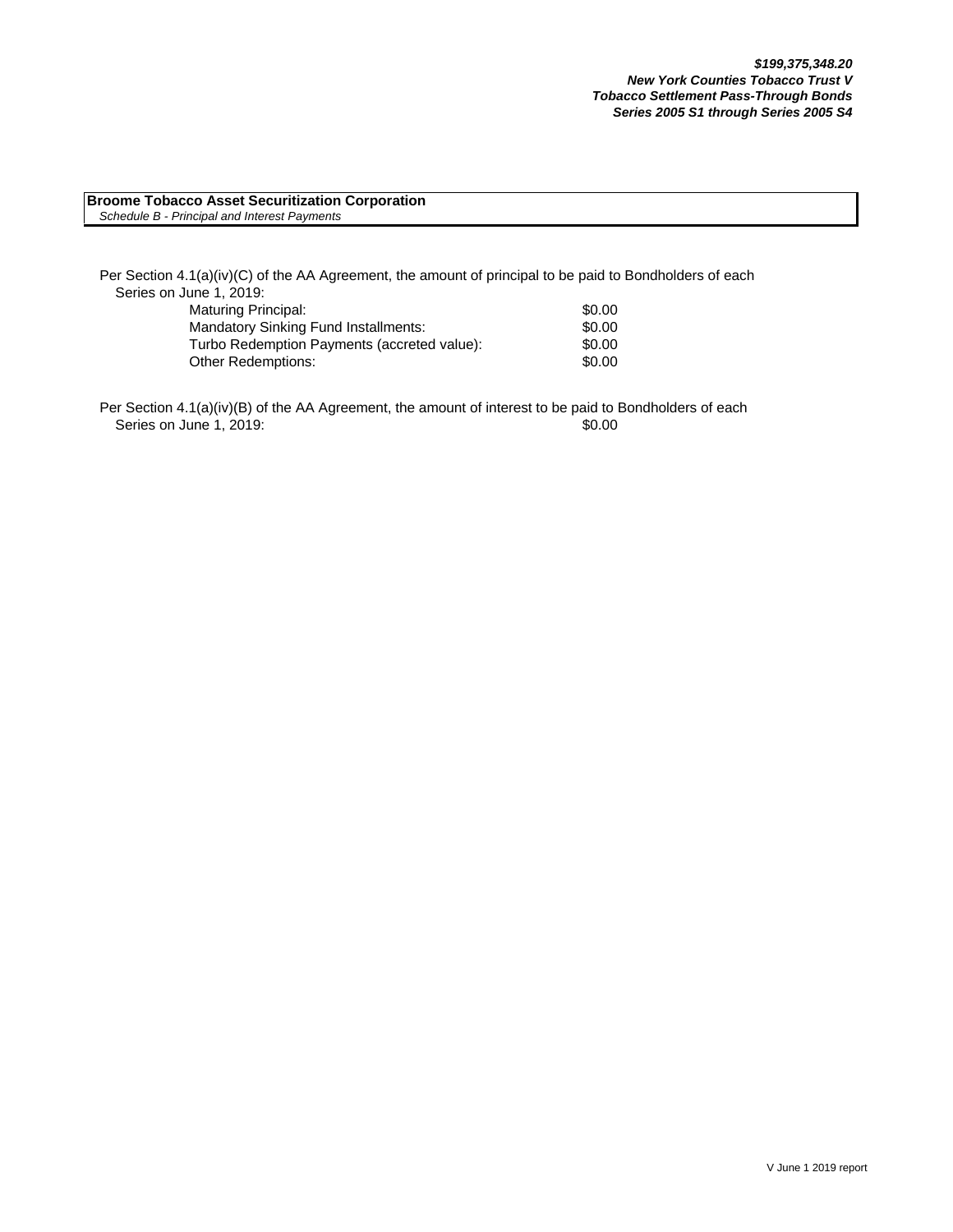**Broome Tobacco Asset Securitization Corporation**  *Schedule C - Account Balances as of June 1, 2019*

Per Section 7.08(b) of the Supplemental Indenture and Section 4.1(a)(iv)(D) of the AA Agreement, the amount on deposit in each Account as of June 1, 2019 is expected to be:

| <b>Collection Account</b>            | \$0.00 |
|--------------------------------------|--------|
| Bond Fund                            | \$0.00 |
| Lump Sum Redemption Account          | \$0.00 |
| <b>Extraordinary Payment Account</b> | \$0.00 |
| <b>Turbo Redemption Account</b>      | \$0.00 |
| Rebate Account                       | \$0.00 |

 $1$  As set forth in the statements provided by the Trustee.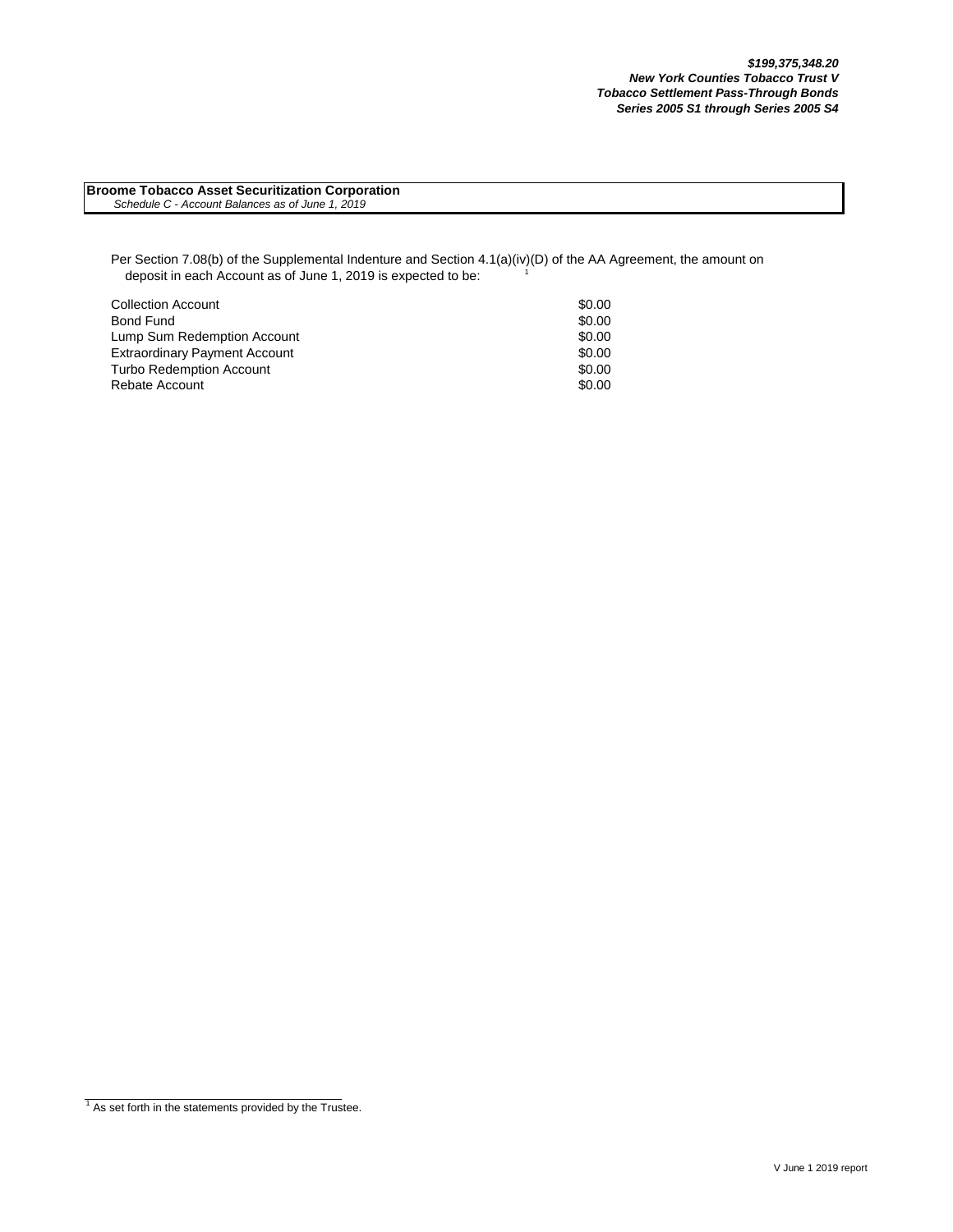**Broome Tobacco Asset Securitization Corporation** *Schedule D - TSR Payments and Pending Litigation*

Per Section 6.05(a) of the Supplemental Indenture, the amount, and to the extent available, the types of payments constituting TSRs that were received during the preceding 12-month period, is equal to \$2,748,028.73

Per Section 6.05(a) of the Supplemental Indenture, to the knowledge of the Corporation, descriptions of any litigation pending against the State, the County or the Corporation seeking to invalidate or overturn the MSA, the Local Law, the Agreement or the proceedings pursuant to which the Bonds are issued follow:

Please see the Appendix herein, which contains an update as of May 31, 2019 to the "Litigation Challenging the MSA, the Qualifying Statute and Related Litigation" section of the Official Statement dated November 15, 2005 prepared in connection with the Bonds.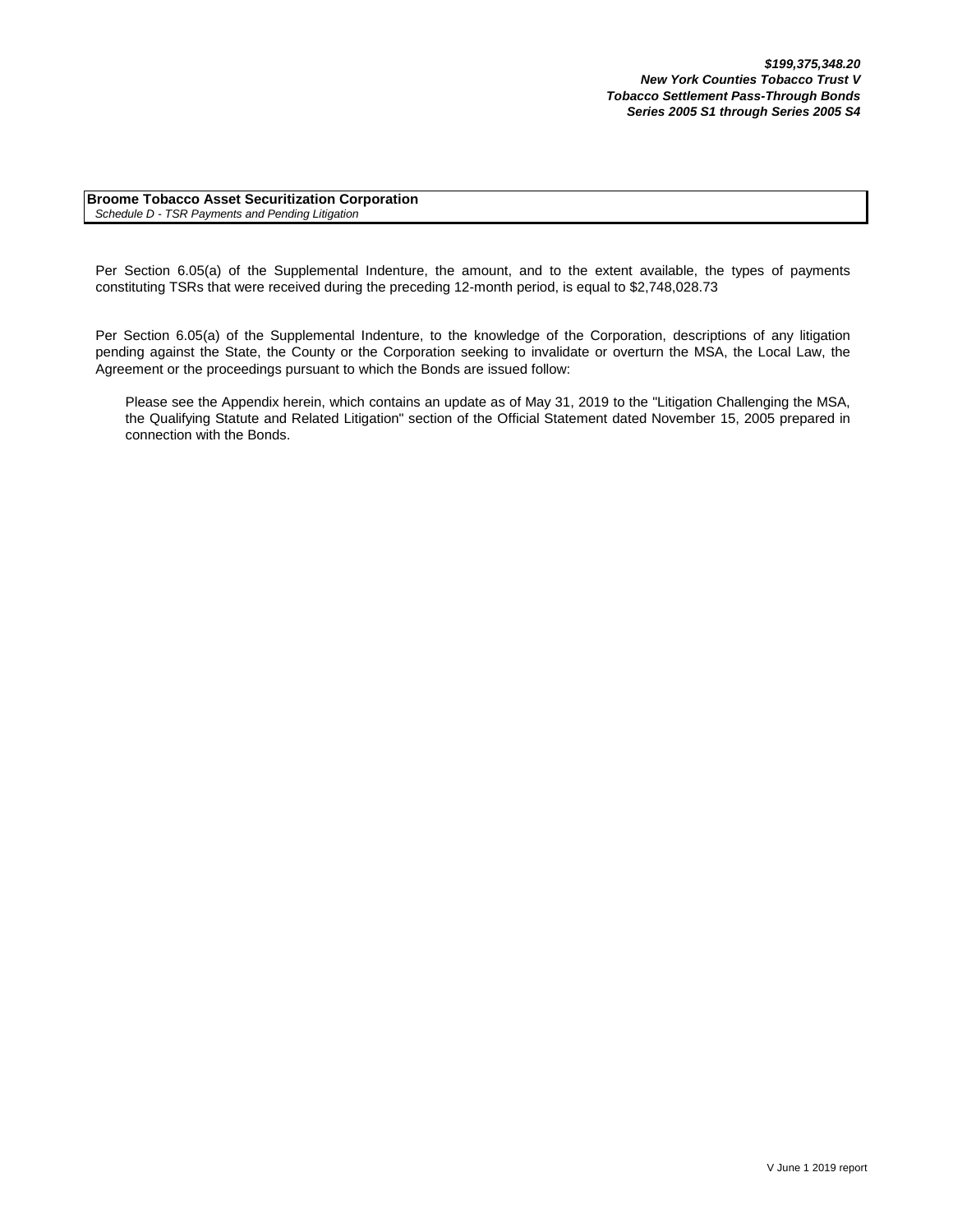### **LITIGATION UPDATE Litigation Challenging the MSA, the Qualifying Statutes and Related Legislation**

#### *General Overview*

Certain smokers, smokers' rights organizations, consumer groups, cigarette importers, cigarette distributors, cigarette manufacturers, Native American tribes, taxpayers, taxpayers' groups and other parties have filed actions against some, and in certain cases all, of the signatories to the MSA alleging, among other things, that the MSA and Settling States' Qualifying Statutes and Complementary Legislation are void or unenforceable under certain provisions of law, such as the U.S. Constitution, state constitutions, federal antitrust laws, state consumer protection laws, bankruptcy laws, federal cigarette advertising and labeling law, and unfair competition laws as described below in this subsection. Certain of the lawsuits have further sought, among other relief, an injunction against one or more of the Settling States from collecting any moneys under the MSA and barring the PMs from collecting cigarette price increases related to the MSA. In addition, class action lawsuits have been filed in several federal and state courts alleging that under the federal Medicaid law, any amount of tobacco settlement funds that the Settling States receive in excess of what they paid through the Medicaid program to treat tobacco related diseases should be paid directly to Medicaid recipients.

### *Qualifying Statute and Related Legislation*

Under the MSA's NPM Adjustment, downward adjustments may be made to the Annual Payments and Strategic Contribution Fund Payments payable by a PM if the PM experiences a loss of market share in the United States to NPMs as a result of the PM's participation in the MSA. A Settling State may avoid the effect of this adjustment by adopting and diligently enforcing a Qualifying Statute, as hereinafter described. The State has adopted the Model Statute, which is a Qualifying Statute under the MSA. The Model Statute, in its original form, required an NPM to make escrow deposits approximately in the amount that the NPM would have had to pay to all of the states had it been a PM and further authorized the NPM to obtain from the applicable Settling State the release of the amount by which the escrow deposit in that state exceeded that state's allocable share of the total payments that the NPM would have made as a PM. Allocable Share Release Amendments have been enacted in the State and all other Settling States except Missouri, amending the Qualifying Statutes in those states by eliminating the reference to the allocable share and limiting the possible release an NPM may obtain under the statute to the excess above the total payment that the NPM would have paid had it been a PM.

In addition, at least 45 Settling States (including the State) have passed legislation (often termed "**Complementary Legislation**") to further ensure that NPMs are making escrow payments required by the states' respective Qualifying Statutes, as well as other legislation to assist in the regulation of tobacco sales. Pursuant to the State's Complementary Legislation, every tobacco product manufacturer whose cigarettes are sold in the State, whether directly or through a distributor, retailer, or similar intermediary or intermediaries, is required to certify annually to the Attorney General of the State that it is either a PM or an NPM in full compliance with the State's Qualifying Statute.

The Qualifying Statutes and related legislation (including those of the State), like the MSA, have also been the subject of litigation in cases alleging that the Qualifying Statutes and related legislation violate certain provisions of the U.S. Constitution and/or state constitutions and are preempted by federal antitrust laws. The lawsuits have sought, among other relief, injunctions against the enforcement of the Qualifying Statutes and the related legislation. To date, such challenges have not been ultimately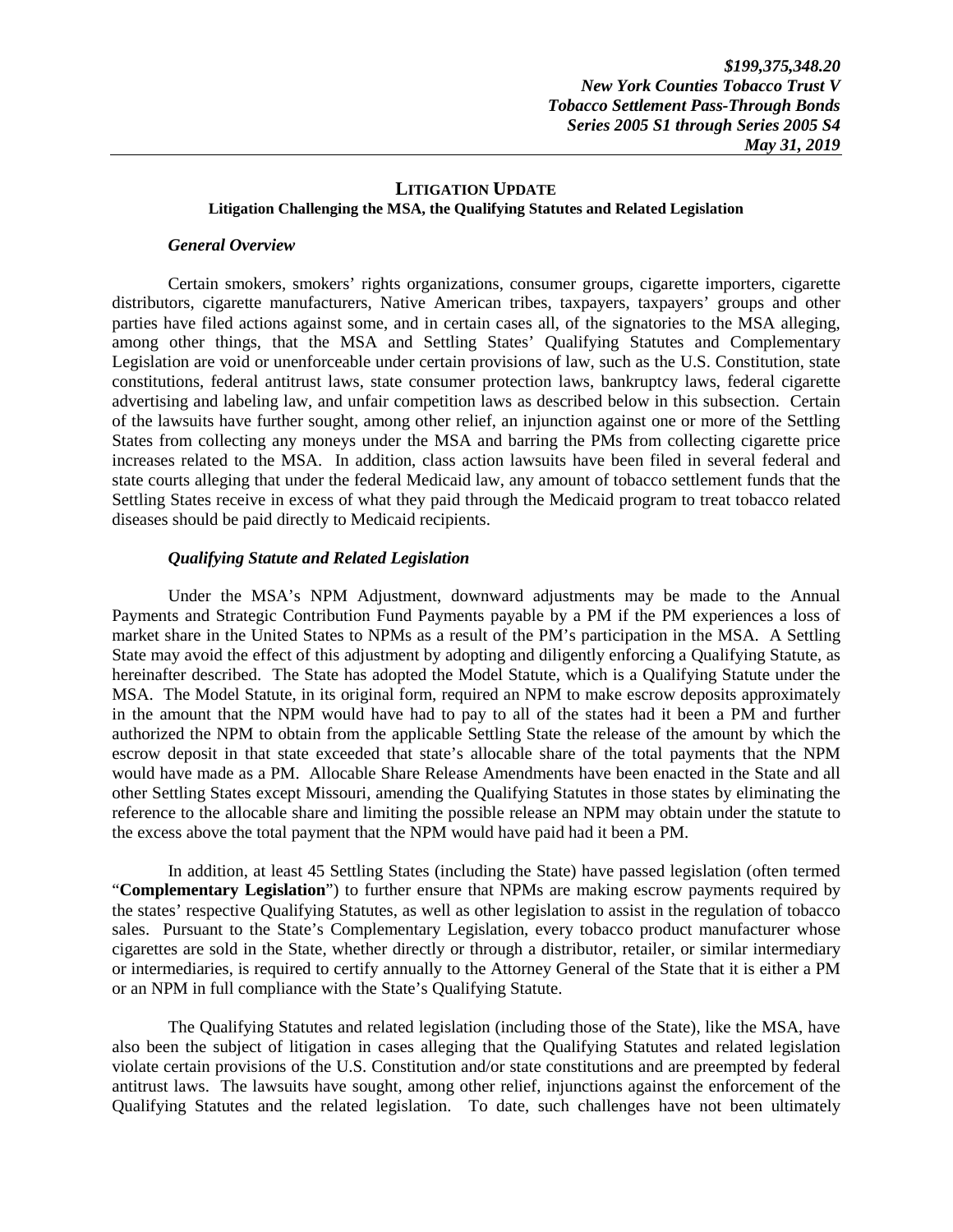successful. The Qualifying Statutes and related legislation may also continue to be challenged in the future. Challenges to the Qualifying Statutes and related legislation are described below under "*Litigation*" in this subsection.

A determination that a Qualifying Statute is unconstitutional would have no effect on the enforceability of the MSA itself; such a determination could, however, have an adverse effect on payments to be made under the MSA if one or more NPMs were to gain market share.

A determination that an Allocable Share Release Amendment is unenforceable would not constitute a breach of the MSA but could permit NPMs to exploit differences among states, and thereby potentially increase their market share at the expense of the PMs.

A determination that the State's Complementary Legislation is unenforceable would not constitute a breach of the MSA or affect the enforceability of the State's Qualifying Statute; such a determination could, however, make enforcement of the State's Qualifying Statute against NPMs more difficult for the State.

### *Litigation*

All of the judgments rendered to date on the merits have rejected the challenges to the MSA and Settling States' Qualifying Statutes and Complementary Legislation presented in the cases. In *VIBO*, a tobacco manufacturer who became a party to the MSA in 2004 (General Tobacco) sued the attorneys general of the Settling States, the OPMs, and other SPMs in the U.S. District Court for Western Kentucky in 2008. It alleged that the MSA and the refusal of the PMs to waive the PMs' most-favored nation rights and the Settling States' refusal to settle with the plaintiff on terms that the plaintiff preferred violated the federal antitrust laws and the Equal Protection, Commerce, Due Process, and Compact Clauses of the U.S. Constitution, and that the settling governmental entities fraudulently induced it to enter into the MSA. The plaintiff alleged that MSA participants, such as itself that were not in existence when the MSA was executed in 1998 but subsequently became participants, were unlawfully required to pay significantly more sums to the states than companies that joined the MSA within 90 days after its execution. In 2009, the district court granted motions to dismiss on all claims. First, the district court held that the PMs' involvement in the creation of the MSA, and their assertion of influence on the Settling States by refusing to give up any most favored nation protections that they held under the MSA (and thus deterring the Settling States from providing the plaintiff the settlement terms that the plaintiff desired) was protected from antitrust liability by the *Noerr-Pennington* ("**NP**") doctrine. The judicially created NP doctrine protects from antitrust liability persons or entities that petition or lobby the federal or state government to take actions that may impose restraints on trade. Second, the district court held that the attorneys general's involvement in and enforcement of the MSA, and their refusal to grant the plaintiff certain settlement terms, were sovereign acts of the states and immune from antitrust attack under the state action exemption. Third, the district court ruled that plaintiff had waived all of its federal constitutional challenges based on the Equal Protection, Due Process, and Commerce Clauses when it became a party to the MSA because the MSA provides in Section XV that all parties agree to waive "for the purposes of performance of the [MSA] any and all claims that the provisions of the [MSA] violate the state or federal constitutions". The district court further held that plaintiffs' Compact Clause claim should be dismissed because the MSA does not enhance state power to the detriment of the federal government power. Plaintiff appealed the dismissal of its claims to the U.S. Court of Appeals for the Sixth Circuit. On February 22, 2012, a three judge panel of the U.S. Court of Appeals for the Sixth Circuit ruled that the MSA does not amount to an unlawful conspiracy or anti-competitive behavior by the government and,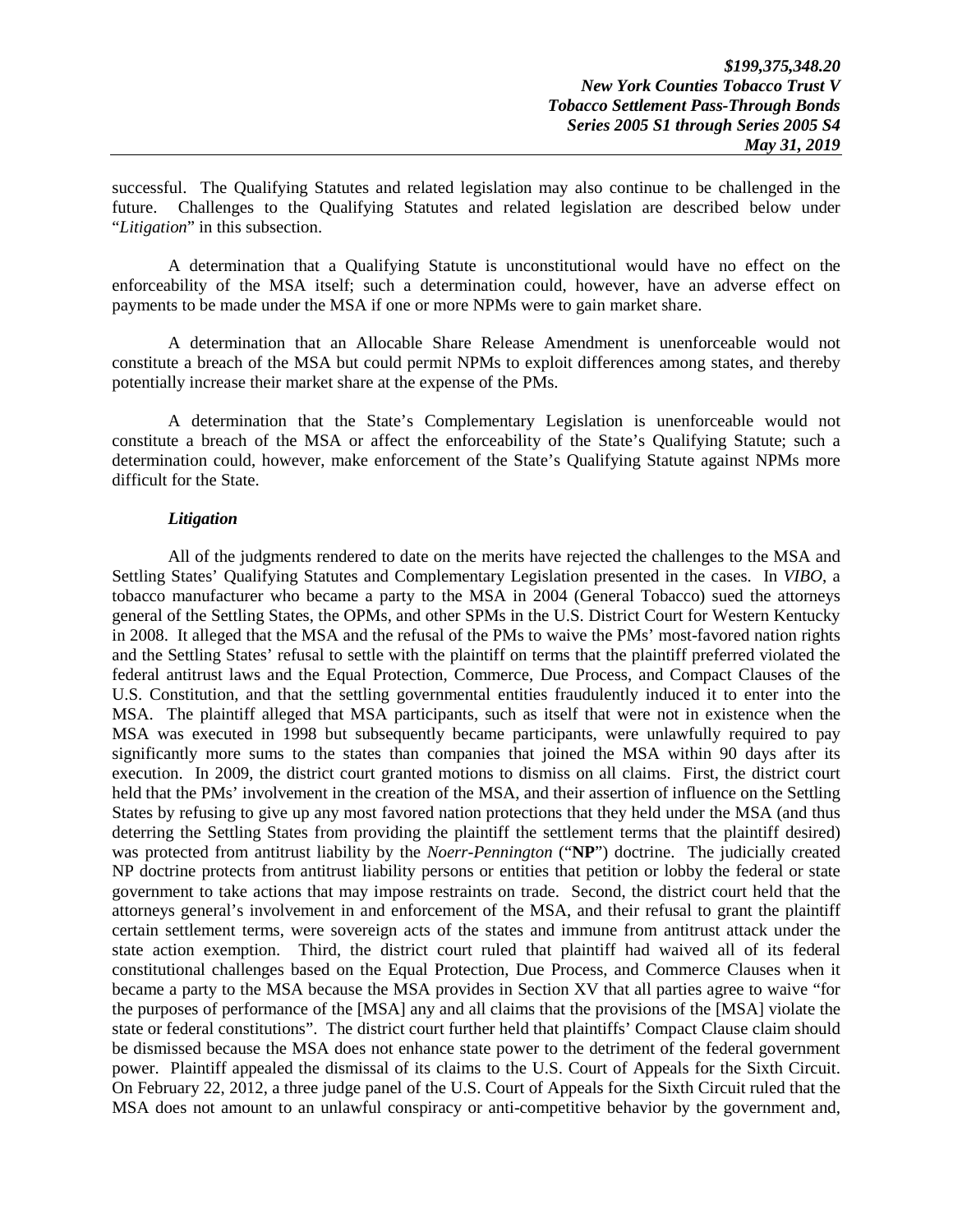accordingly, affirmed the district court's order and dismissed plaintiffs' appeal in this case. The time period for the plaintiffs to file a petition for certiorari to the U.S. Supreme Court expired.

In *Grand River*, certain cigarette manufacturers and distributors who were NPMs brought suit in 2002 against 31 states, including the State, and their attorneys general, alleging, among other things, that the Escrow Statutes contravened the Commerce Clause of the U.S. Constitution, the Sherman Act, and, in the case of plaintiff Grand River, the Constitution's Indian Commerce Clause. The district court had dismissed all claims against the states other than the State for lack of personal jurisdiction, and dismissed all claims except the antitrust claim against the State. On interlocutory appeal, the Second Circuit reversed the district court's dismissal against the non-New York defendants, reversed the dismissal of the dormant Commerce Clause claim, and affirmed the dismissal of the plaintiffs' other constitutional claims. As to the Commerce Clause claim, the Second Circuit held that the plaintiffs "state a possible claim that the practical effect of the challenged statutes and the MSA is to control prices outside of the enacting states by tying both the SPM settlement and NPM escrow payments to national market share, which in turn affects interstate pricing decisions". On remand, the Southern District on March 22, 2011 granted summary judgment to the defendants on all of plaintiffs' Sherman Act and Commerce Clause claims. Plaintiffs appealed to the Second Circuit and petitioned the Southern District to amend its dismissal of plaintiffs' Sherman Act and Commerce Clause claims. On January 30, 2012 the Southern District denied the plaintiffs' motion to amend the Southern District's March 22, 2011 dismissal by summary judgment of plaintiffs' claims that the MSA and related legislation violated the Sherman Act and the Commerce Clause. Plaintiffs then appealed this denial to the Second Circuit. On June 1, 2012 plaintiffs withdrew both appeals before the Second Circuit, which withdrawals were ordered by the Second Circuit on August 10, 2012. The case is now closed before the Second Circuit.

In *Freedom Holdings*, two cigarette importers who were NPMs sought in 2002 to enjoin the enforcement of the State's Qualifying Statute and Contraband Statute, claiming that the MSA and the legislation violated Section 1 of the Sherman Act, and the Commerce Clause of the U.S. Constitution. The Southern District dismissed the plaintiffs' complaint for failure to state a claim. On appeal, a three judge panel of the Second Circuit reversed the district court's dismissal. The Court held that, accepting the allegations of the complaint as true, the complaint alleged an "express market-sharing agreement among private tobacco manufacturers", and that the MSA, Escrow Statutes, and complementary legislation allowed the originally settling defendants to "set supracompetitive prices that effectively cause other manufacturers either to charge similar prices or to cease selling". The Court additionally held that, at the pleading stage, the defendants had not established that the legislation was protected by the state action exemption articulated under *Parker v. Brown* ("**Parker**") and its progeny, or as protected petitioning of government under the NP doctrine. The Court upheld the dismissal of the plaintiffs' Commerce Clause claim—although reserving the dormant Commerce Clause issue that plaintiffs had not asserted—and permitted the plaintiffs to amend to add allegations in their Fourteenth Amendment Equal Protection claim. The Second Circuit issued a subsequent opinion denying a motion for rehearing. The plaintiffs thereafter amended their complaint and brought a motion for a preliminary injunction against the State's Qualifying Statute and Contraband Statute. The district court granted an injunction against the Allocable Share Release Amendment, but otherwise denied the motion. The plaintiffs appealed and the Second Circuit affirmed the district court's denial of the broader preliminary injunction on the ground that plaintiffs had not established irreparable injury. After remand from the Second Circuit, the district court in *Freedom Holdings* conducted an evidentiary hearing and bench trial, and issued judgment for defendants on all of the plaintiffs' claims. The court held that the MSA and its implementing legislation were not illegal per se and not pre-empted by the Sherman Act, that even if it were necessary to reach the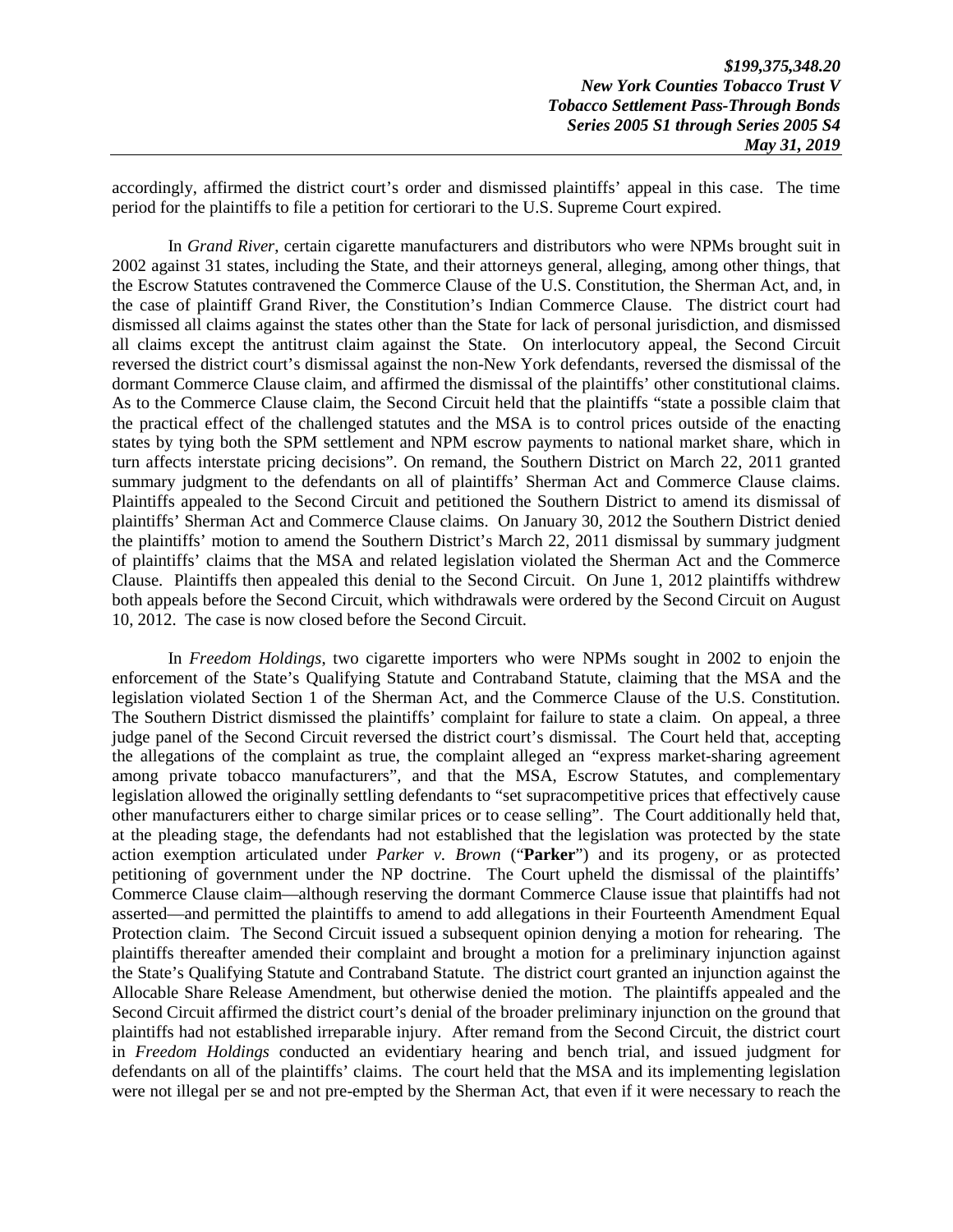*\$199,375,348.20 New York Counties Tobacco Trust V Tobacco Settlement Pass-Through Bonds Series 2005 S1 through Series 2005 S4 May 31, 2019* 

issue of state action exemption, that it shielded the defendants' conduct, and that the MSA and the legislation did not contravene the dormant Commerce Clause. On October 18, 2010, the Second Circuit affirmed the dismissal of the plaintiffs' claims. The U.S. Supreme Court has denied plaintiffs' petition for a writ of certiorari.

In *S&M Brands v. Caldwell*, certain NPMs and cigarette distributors brought an action in a federal district court in Louisiana in 2005 seeking, among other relief: (1) a declaration that the MSA and Louisiana's Qualifying Statute and Complementary Legislation are invalid as violations of the U.S. Constitution and the Federal Cigarette Labeling and Advertising Act; and (2) an injunction barring the enforcement of the MSA and Louisiana's Qualifying Statute and Complementary Legislation. Following the state defendant's motion to dismiss the complaint for lack of jurisdiction, the U.S. District Court for the Western District of Louisiana (the "**Western District**") allowed the case to proceed on claims that the MSA and Louisiana's Complementary Legislation are violations of the federal antitrust laws and of the Compact Clause, Commerce Clause, Due Process Clause and First Amendment of the U.S. Constitution, and the Federal Cigarette Labeling and Advertising Act, and dismissed the claims that alleged violation of the Tenth Amendment of the U.S. Constitution. In September 2009, the Western District granted defendant's motion for summary judgment and dismissed with prejudice all claims by the plaintiffs. In August 2010, the Fifth Circuit affirmed the Western District's order granting summary judgment for the defendants. The Fifth Circuit held that the district court correctly concluded that the MSA did not violate the Compact Clause because the MSA only increases states' power vis-à-vis the PMs and does not result in an accompanying decrease of the power of the federal government. The Fifth Circuit also ruled that the Escrow Statute did not violate the federal antitrust laws for the reasons set forth in its prior decision in *Xcaliber Int'l Ltd. v. Caldwell*, and held that the MSA did not violate federal antitrust laws after adopting the rationales of the Sixth Circuit and other circuits that previously considered the issue. In addition, the Fifth Circuit affirmed the dismissal of plaintiffs' Commerce Clause and Due Process Clause claims because plaintiffs had failed to show that the Louisiana Escrow Statute and the MSA had the effect of increasing cigarette prices outside of Louisiana. With respect to plaintiffs' First Amendment challenge to the MSA and the Escrow Statute, the Fifth Circuit found that the only statute applicable to plaintiffs as NPMs was the Escrow Statute, which the court determined did not compel or abridge plaintiffs' speech. Similarly, the Fifth Circuit found that the MSA and Escrow Statute did not violate the Federal Cigarette Labeling and Advertising Act because plaintiffs are not compelled to join the MSA and the Escrow Statute does not have any connection with cigarette packaging, advertising, or promotion. The U.S. Supreme Court denied plaintiffs' petition for writ of certiorari.

In the other decisions upholding the MSA or accompanying legislation, the decisions were rendered either on motions to dismiss or motions for summary judgment. Courts rendering those decisions include the U.S. Courts of Appeals for the Tenth Circuit in *KT & G Corp. v. Edmondson*, and *Hise v. Philip Morris Inc*.; the Eighth Circuit in *Grand River Enterprises v. Beebe*; the Third Circuit in *Mariana v. Fisher*, and *A.D. Bedell Wholesale Co. v. Philip Morris Inc*; the Fourth Circuit in *Star Sci., Inc. v. Beales*; the Sixth Circuit in *S&M Brands v. Cooper*, *S&M Brands, Inc. v. Summers and Tritent Inter'l Corp. v. Commonwealth of Kentucky*; the Ninth Circuit, in *Sanders v. Brown*; and multiple lower courts.

In January 2011, an international arbitration tribunal rejected claims brought against the United States challenging MSA-related legislation in various states under NAFTA.

The MSA and related state legislation may be challenged in the future. A determination by a court having jurisdiction over the State and the Corporation that the MSA or related State legislation is